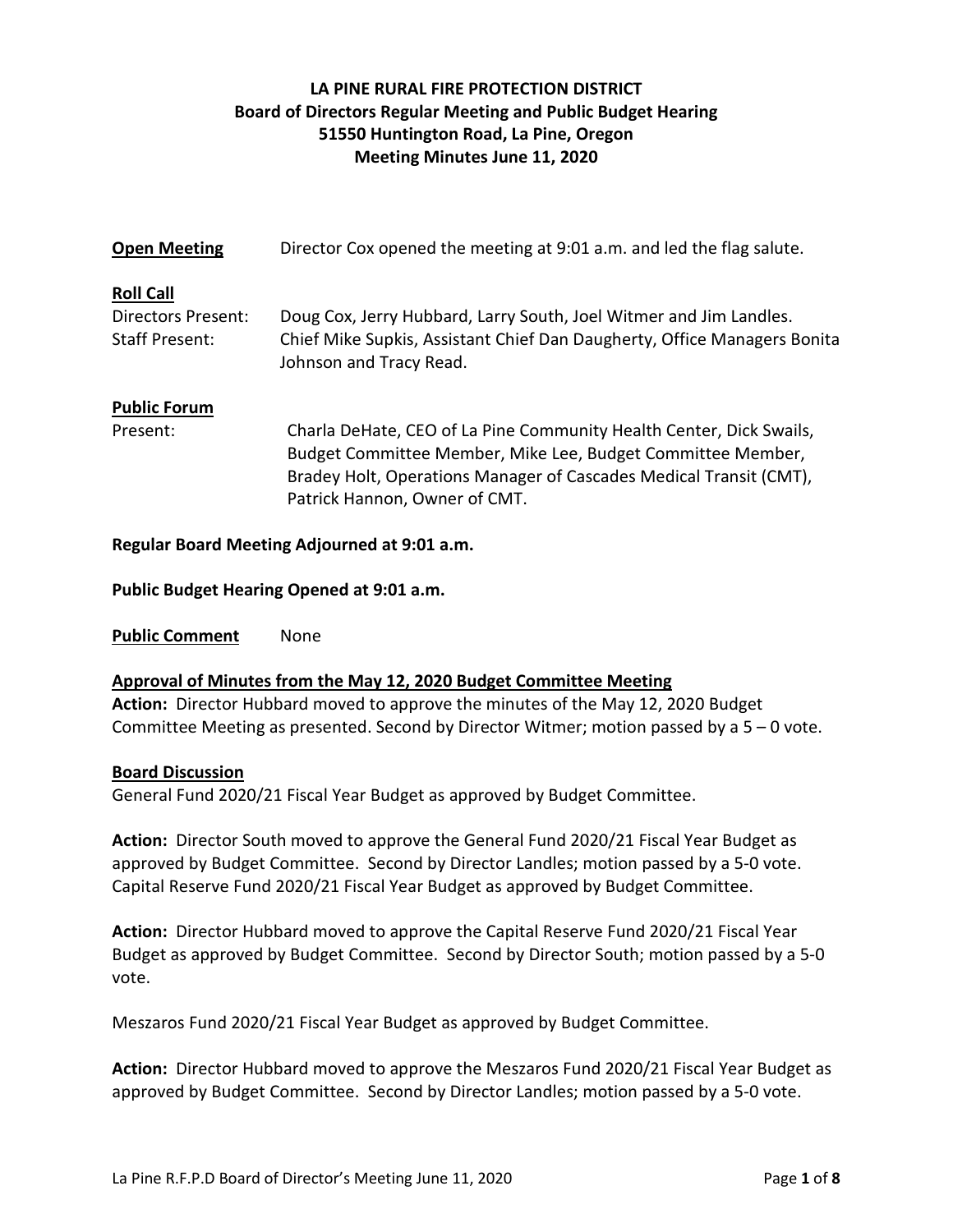PERS Reserve Fund 2020/21 Fiscal Year Budget as approved by Budget Committee.

Director Hubbard inquired as to the PERS Reserve Fund transfer, Chief stated this is for the current FY and will likely not need to occur.

**Action:** Director Hubbard moved to approve the PERS Reserve Fund 2020/21 Fiscal Year Budget as approved by Budget Committee with two clerical corrections. Second by Director Landles; motion passed by a 5-0 vote.

## **Resolution #20-01**

**A Resolution Adopting the Budget, Making Appropriations, and Declaring the Tax Levy, dated June 11, 2020.** Director Hubbard read the Resolution in its entirety.

**Action**: Director South moved to approve Resolution #20-01. Second by Director Hubbard; motion passed by a 5-0 vote.

## **Approve LB Forms**

LB 20 General Fund 2020/21; LB 30 General Fund 2020/21; LB 11 Capital Reserve Fund 2020/21; LB 11 PERS Reserve Fund 2020/21; LB 10 Mike Meszaros Trust & Agency Fund 2020/21; LB 50 2020/21 Notice of Property Tax and Certification of Intent to Impose a Tax, Fee, Assessment or Change on Property.

**Action**: Director Hubbard moved to approve LB 20 General Fund 2020/21; LB 30 General Fund 2020/21; LB 11 Capital Reserve Fund 2020/21; LB 11 PERS Reserve Fund 2020/21; LB 10 Mike Meszaros Trust & Agency Fund 2020/21; LB 50 2020/21 Notice of Property Tax and Certification of Intent to Impose a Tax, Fee, Assessment or Change on Property as presented. Second by Director South; motion passed by a 5-0 vote.

## **Budget Public Hearing Adjourned at 9:21**

## **Regular Board Meeting Reconvened at 9:21**

#### **Approval of Minutes**

Regular Board Meeting – May 14, 2020.

**Action:** After clarification of one item, Director South moved to approve the minutes of the May 14, 2020 board meeting minutes. Second by Director Hubbard; motion passed by a 5-0 vote.

## **Financials**

- **A. Monthly Bills** Staff answered questions regarding expenditures and current revenue and expense statement.
	- It was noted property tax revenue is at 102% of budget. Chief stated most additional revenue was due to prior year taxes being collected from a contested utility assessment in which the county (and all tax districts) prevailed.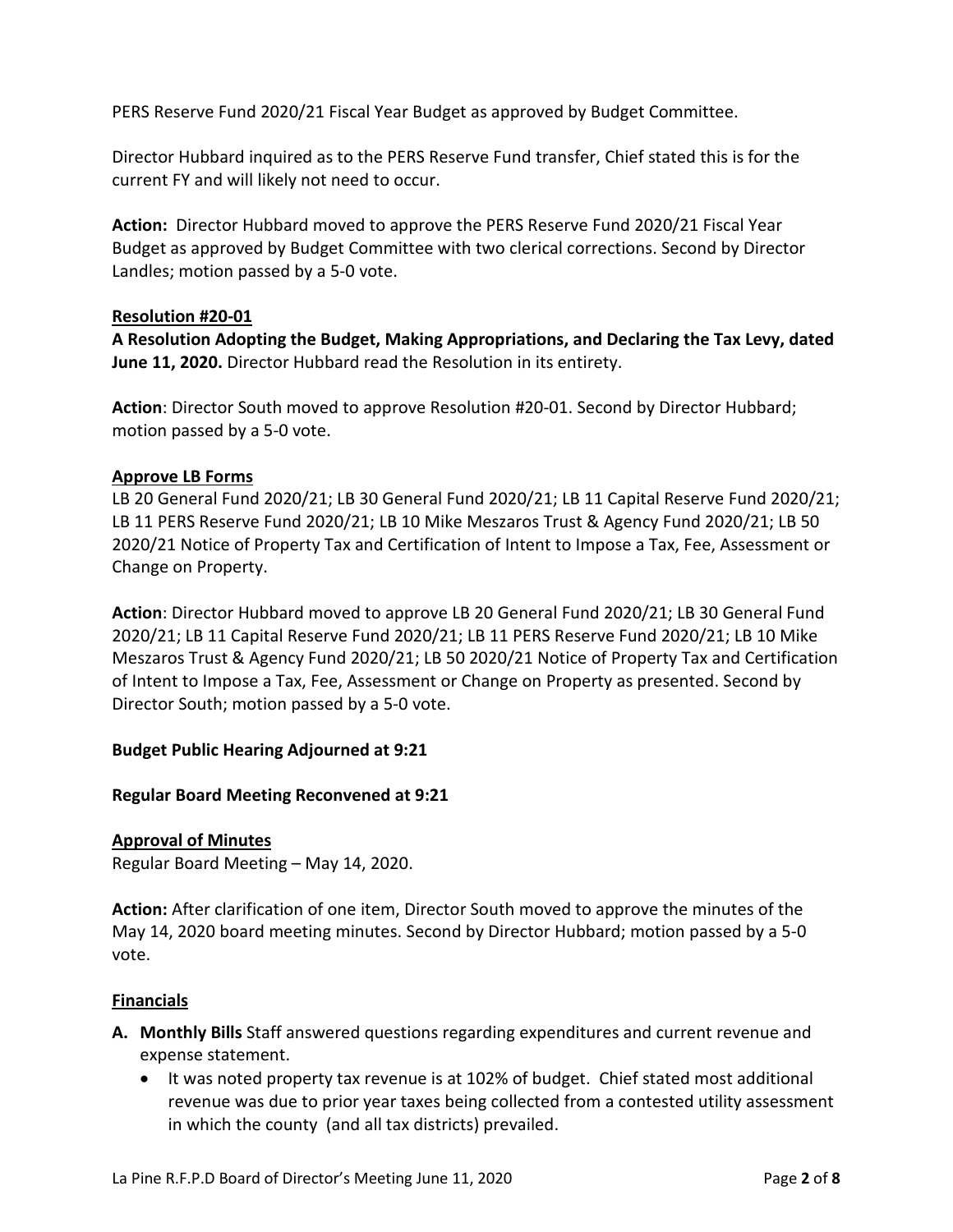- Line 6410 CAD services. Inquiry as to whether the project is complete. Staff stated while the project is, not all expenses have been paid yet.
- Line 8135 Line is over due to shipping charges for the forklift that was purchased.

## **B. Monthly Expenses by Vendor**

No comments.

## **C. Monthly Expense Report**

No comments.

**Action:** Director Landles moved to approve monthly expenses presented from 5/15/2020 – 6/11/2020 in the amount of \$265,240.16. No further discussion or comments. Second by Director Witmer; motion passed by a 5-0 vote.

## **Management Report**

## **A. Monthly Alarm Report.**

• It was noted call volume is increasing as expected. Chief Supkis stated there has been a 9% increase in the first six months of this calendar year, which will relate into an expectation of an 18% increase for the year. Part of the increase is likely COVID related. Transports are up 10% over last year. Multiple alarms are also at an all-time high.

## **B. Multiple Alarm & Building Permit/Valuation Report.**

- Residential permits continue to increase; no new commercial building permits in May. This increase is on par with expectations.
- There was discussion regarding the Reserve in the Pines development. Chief stated currently they are in phase 1 of a three-phase project and are now working on readying the ground. No building permits have been pulled yet.

## **C. Management and Activity Report**

- There was discussion regarding the increase in Code 99 responses, including nine in May.
- IOB responses have increased, although the burn season closed early in mid-April. Chief stated this has been an especially challenging season; residents are not calling to check burn status prior to burning debris. The cooler, wetter spring season has been helpful although it creates an assumption that it is okay to burn.
- There was discussion regarding the peer fitness evaluations, which went well however there are a couple of staff members who have not yet participated. This is being addressed as participation is required by the CBA and is actually run by the membership. It was noted that staff does have until July 1 to complete the process.
- Chief provided an update on the 2020 recruitment and orientation. Six letter intent signees attended orientation with a parent last Saturday and will come on board in August.
- New land planning/building permits/event code reviews. Chief stated there were five in May which is about average. Most new residential building is taking place in north end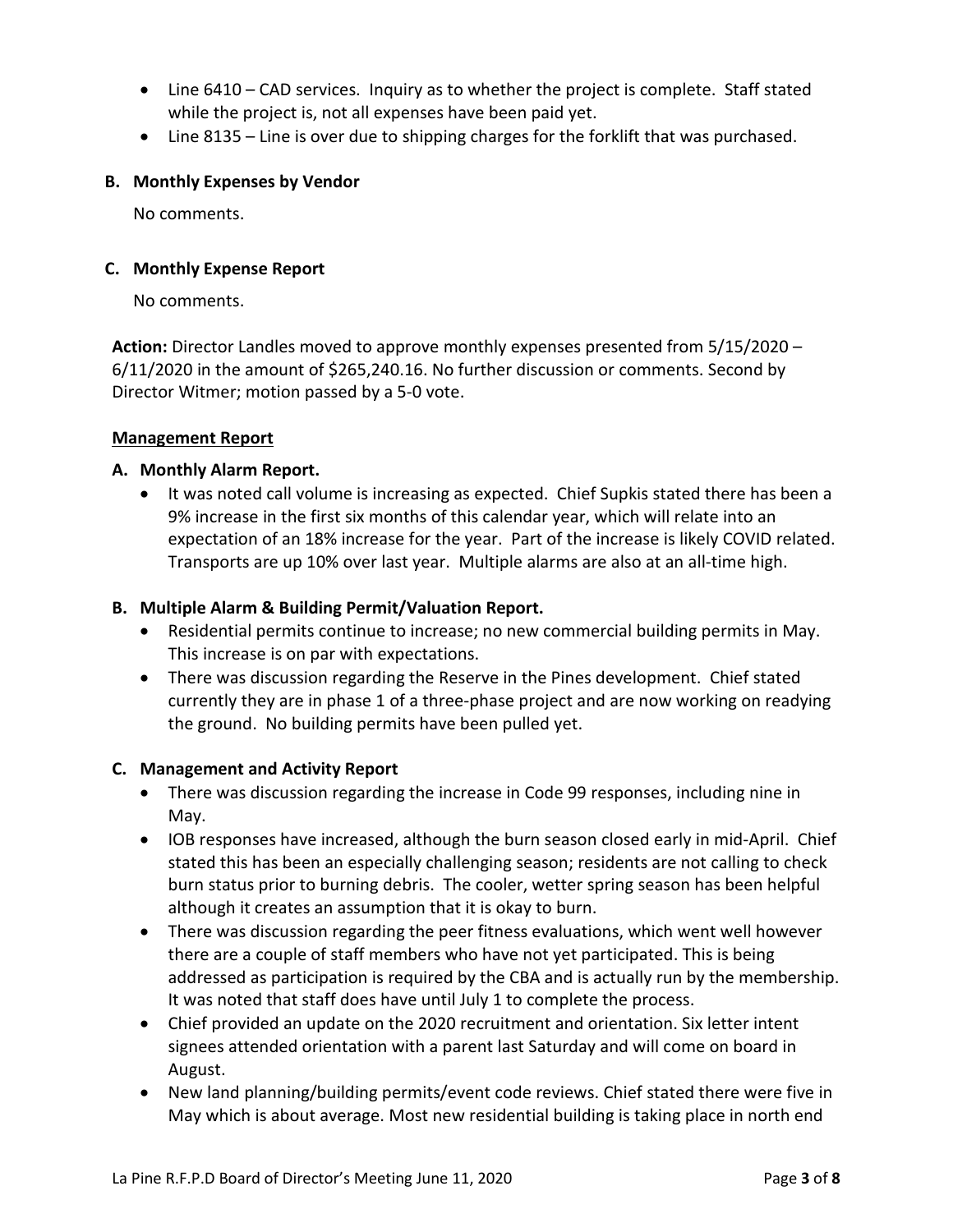of the District in the Deschutes River Recreation, Oregon Water Wonderland and Caldera Springs areas.

• There is ongoing dialogue with Sunriver and also Crescent regarding managing increased demands on resources. Sunriver is in the process of hiring but that would only complete its existing one crew and not add additional crews for response.

## **Correspondence / News**

## **A. ODF Grant**

## **B. Notice of budget meeting**

Chief noted interfacility transport appeals responses will be included in next month's correspondence.

## **Old Business**

## **A. Interfacility Transfers**

- Charla DeHate, CEO of La Pine Community Health Center, reported back on the Board's request for La Pine CHC transport calls. In May, there were 2 EMS transports from the clinic and five POV transports out of 2,314 medical visits last month. DeHate informed the Board of a meeting on Thursday, June 18, at La Pine CHC. Attending will be Deschutes County Commissioner Tony DeBone, Mike Richard, Vice President of Operations of St. Charles Health System, Tom Kuhn, Administrator of the Deschutes County Ambulance Service Area (ASA) Committee, Doug Kelly, Chair of the Deschutes County ASA, Patrick Hannon Owner of Cascade Medical Transport (CMT), Tammy Baney, Executive Director of COIC, Ms. DeHate and Chief Supkis. The goal of this meeting is to begin development of a plan for emergency transport in south Deschutes County. She also had a message from Dr. Richard Freeman, President of the Medical Group at St. Charles, who expressed interest in this collaboration. Ms. DeHate will report back after the meeting.
- Chief stated that until last week, St. Charles had been unresponsive to demands for payment. However, with several accounts now pending collections they are coming to the table to begin a dialogue to discuss what can be done and will be done. The concerns began about two years ago, and it has taken a lot of movement to get to this point.
- In response to Director South's question, Chief stated that he met with the mayor and city councilors last year when the Ordinances were going into effect. One councilor, Don Greiner, shared his experience being transported by ambulance to the emergency room from St. Charles La Pine. Greiner felt he was billed for an unnecessary transport, when what he needed was a visit with his primary care provider. Greiner felt he needed to be evaluated but not transported, and is supportive of the District's approach. Director South asked whether the city is aware of the financial impact of the interfacility calls on the District. Chief responded that each agency and entity is taking care of their own burden and it is important that everyone work together.
- There was additional discussion that other than Joe Sluka, all of the management at St. Charles is new, which adds an additional challenge to the discussion. Chief stated his last meeting with St. Charles was about two years ago. DeHate is hopeful that because so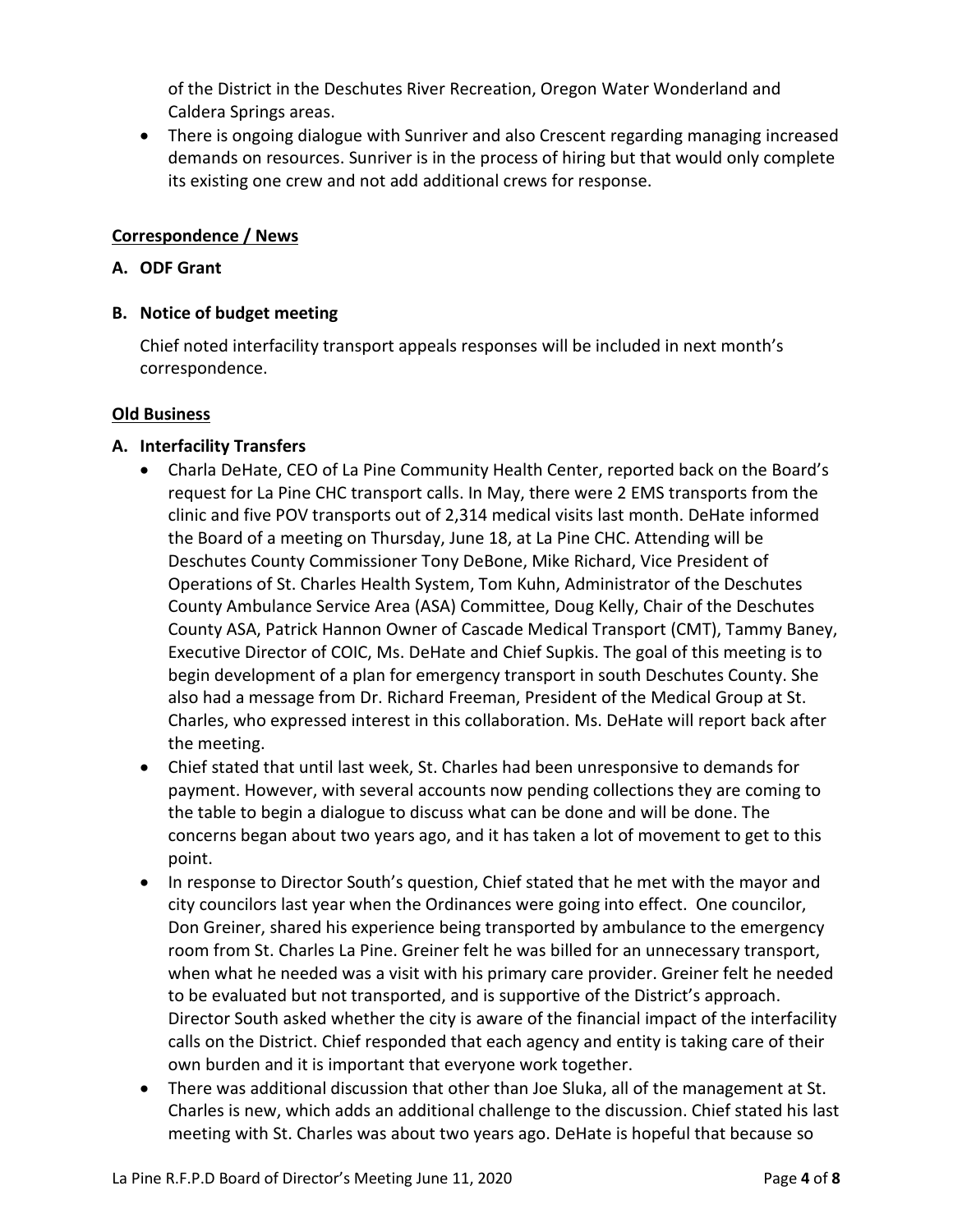much of the St. Charles management staff is new, it will help foster positive discussion and gain traction on this issue.

- DeHate reviewed the services offered by La Pine CHC and passed out brochures that outline those services. The goal of the services is to keep patients in touch with their primary care provider so they do not end up needing EMS. Director Landles offered that in the twenty years he has lived in La Pine, south county has always been looked down upon. DeHate agreed that was previously her experience as well. She feels the perception is changing and that it is important to keep asserting the work being done, and La Pine CHC is working with many collaborative partners in the area.
- Asked what the status is regarding the potential of La Pine CHC offering urgent care, DeHate responded that after consulting with the clinic's HRSA manager she was informed it is absolutely not in their purview. Director South asked how the purview could be changed. DeHate stated she would need to work with the federal government and offered to begin that conversation. Director South encouraged this work to continue.
- Chief Daugherty is currently researching whether non-emergency patients could be transported to La Pine CHC. He feels it would be possible but has not been able to verify that as yet. Permission would come from the State. DeHate asked if the Ambulance Service Area (ASA) plan would need to be amended. Chief stated the ASA does not prohibit or direct where patients are to be sent. In fact, with COVID some new avenues of patient care have been finally opened. Additionally, ASA does gives cities, counties and fire districts the ability to create ordinances. Chief stated implementation of any type of this transport option would be a year or so off.

## **New Business**

## **A. La Pine CHC appeal of Invoice 53120**

• Charla DeHate, CEO of La Pine CHC, presented the appeal. Per La pine CHC Dr. Michael Allen, a transport was appropriate. Director Cox reiterated that the District remains focused on the financial and political aspect of the cost of transport and being able to provide the resource as requested by the health care facilitates. Chief Supkis responded the District reviewed the patient assessment and care documentation it did not meet the emergency standards of the ordinance thus denied the original appeal. Not agreeing with the ordnance is not a cause for appeal. Director Witmer asked whether CMT was called, DeHate stated they were not. She further stated she has been told different things and is hoping that when everyone is in the room her questions will be answered. While La Pine CHC has called CMT in the past, that option was not addressed this time. The last time DeHate spoke with CMT was when she and Dr. Allen met with Patrick several months ago. DeHate stated that CMT at that time that they do not have enough units and staff, and also the level of care required may not be able to be met. On this call, transport by CMT would not have been appropriate. The Ambulatory Service Plan is used as a guide when determining whether EMS transport is appropriate. Director Witmer asked whether consideration is given to whether the patient requires ALS or BLS care. He further stated he feels it is important to move in the mindset of the end goal. Director Landles asked whether EMS crews give an opinion as to whether transport is appropriate; Chief stated they do not at the health care facility as this they tried in the past has cause confrontations with the clinic's health care providers in front of the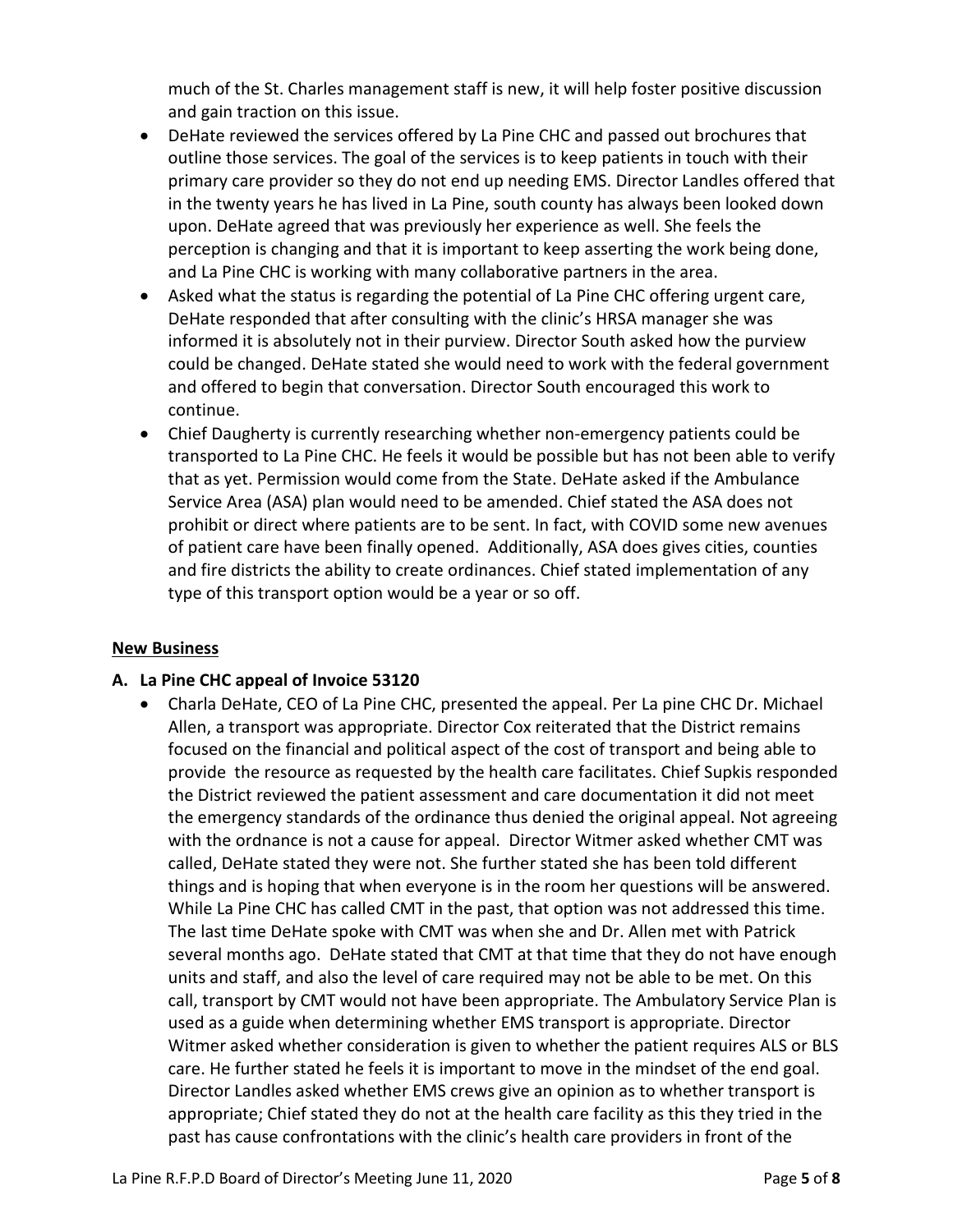patients. Additionally, at the time of handoff the patient responsibility is transferred from the medical provider to the EMS crew. Chief stated that in this case, the call did not meet the ASA definition of an 'emergent, unstable patient.' For the medical provider, it is more efficient to request emergency transport – quicker, no paper work, which is not the same as an ambulatory or non-ambulatory patient transported by a regular ambulance. Chief also reminded everyone that the District's EMS program operates on a fee-for-service basis, as mandated by the voters. Currently the District sustains a significant loss for each transport. The bigger issue is having no resources to answer 911 calls and ultimately the financial failure of the District.

# **B. Public/Private Partnership to Assist Medical Facilities with Their Interfacility Transports - White Paper**

- Chief Supkis presented the board with a white paper. The proposal set forth in the public/private partnership idea states that the agreement would create a fourth virtual station in the District staffed by CMT. When a transport call comes in from a medical facility, CMT would be dispatched and respond with an ALS unit. The District would transfer the right to bill to CMT. It is thought , if possible, the agreement would take 60- 90 days to implement. Director Cox asked what would happen if CMT is not available. The Chief stated CMT would need to conform all the existing ASA requirement that the service must be able to meet the time requirement 90% of the time. Cost to implement the program would be actual legal fees incurred. One option under consideration is that the CMT unit would be staffed at a 'virtual' station.
- Patrick Hannon, owner of CMT, stated a unit would be staged at the south end of Bend or possibly closer. DeHate asked what about this would be different from what was discussed when the program was initially considered in 2016. Chief responded the unit would be dispatched by 911, because the district has been unable to get the clinics to use CMT directly. This would also allow CMT some degree of certainty of use so they could bring on additional resources to the area. Chief reminded everyone involved that all agencies/providers are still bound by all EMS regulations. The draft agreement being considered would be provided to ASA and also to Deschutes 911. In 2019 there were over 200 medical facility transports. So far this year, La Pine CHC has cut their EMS calls almost in half, while St. Charles Family Care could likely reach 150 calls this year if the current trend continues. Currently, the majority of CMT transports are interfacility in the Bend-Redmond-Prineville area and they are dispatched by the St. Charles transfer center. Director South expressed appreciation to CMT for proactively taking part in the discussion.
- Director Hubbard requested a draft agreement for the partnership be brought to the board within the next 30 days, where if approved it will proceed with legal review. Once approved, the District will work to implement. ASA requirements will not be affected. Chief also stated that most larger communities and metropolitan areas have similar public/private partnerships. It was agreed that further discussion would be held off until after the June 18 meeting.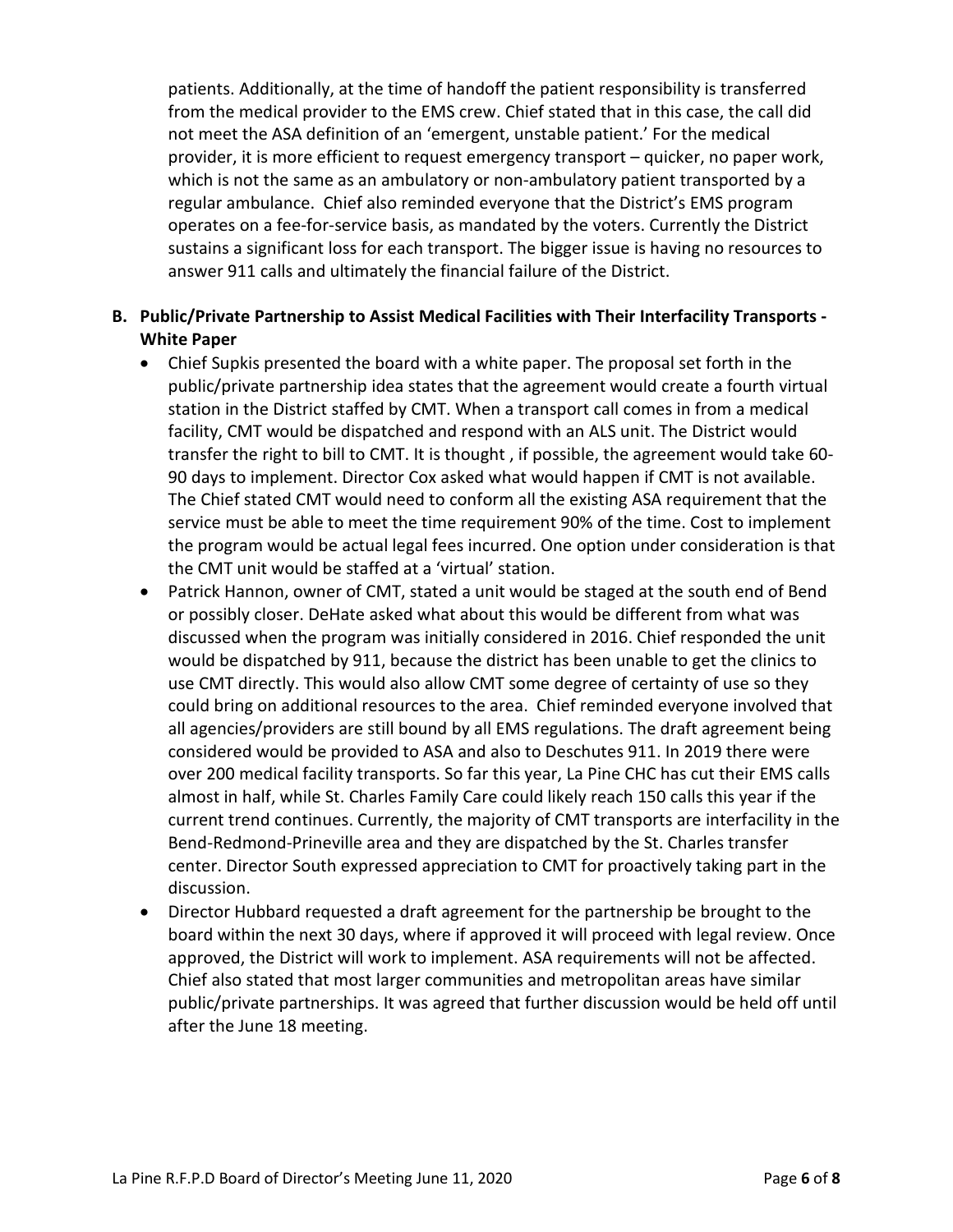#### **C. Resolution #20-02**

**A Resolution Authorizing an Acceptance of Unbudgeted Revenue and Transfer to the Services Lines; the Material & Supply Lines; and the Vehicle and Facilities Maintenance Lines.** Director Hubbard read the Resolution in its entirety.

**Action:** Motion by Director Hubbard to approve Resolution #20-02. Second by Director South; motion passed by a 5-0 vote.

#### **D. Resolution #20-03**

**A Resolution Authorizing a Transfer from the Capital Reserve Fund Balance to the Equipment Expenditure Line.** Director Witmer read the Resolution in its entirety.

**Action:** Director Witmer moved to approve Resolution #20-03. Second by Director South; motion passed by a 5-0 vote.

#### **E. DKA Design (added agenda item)**

This is a Capital Expenditure project which will add restrooms and showers to stations 101 and 102 that has been part of the FY 20/21planning. The board has the preliminary design and recently received official construction estimates which were within the project scope. A draft agreement for consideration. The District requests approval to enter to go into final design at a cost of \$46,215.00. DKA will bid and manage construction contracts. Director Hubbard inquired about the fee schedule (Attachment A). Chief stated their fee schedule is based on cost +10% to include other indirect expenses, which is standard, and the District feels this is a reasonable bid.

**Action**: Motion by Director South to approve. Second by Director Landles; motion passed by a 5-0 vote.

#### **Special Meetings and Workshops**

None

## **Good of the Order**

Office Manager Bonita Johnson expressed her appreciation to the Board and staff as this was her last Board meeting. She has attended 240 board meetings and done eighteen years of budget work. She presented Director Cox with the Golden Water Meter, returned from the city, which was her final accomplishment in service to the Board.

#### **Next Meeting**

Regular Board Meeting scheduled at Station 101 – Thursday, July 9, at 9 a.m.